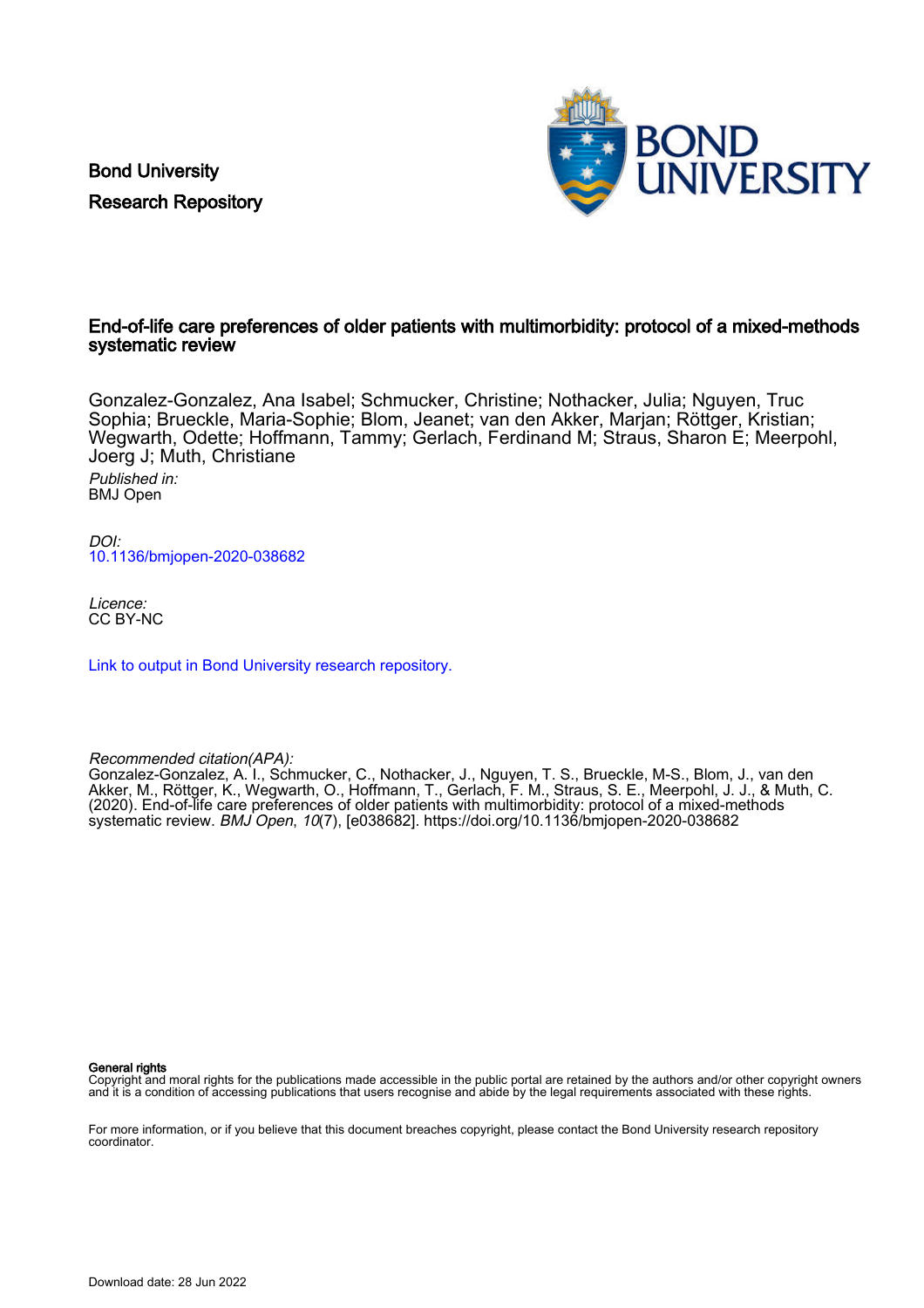# **End-of-life care preferences of older patients with multimorbidity: protocol of a mixed-methods systematic review**

Ana Isabel Gonzalez-Gonzalez (D, <sup>1,2</sup> Christine Schmucker,<sup>3</sup> Julia Nothacker,<sup>3</sup> TrucSophia Nguyen (D,<sup>1</sup> Maria-Sophie Brueckle,<sup>1</sup> Jeanet Blom,<sup>4</sup> Marjanvan den Akker <sup>®</sup>,<sup>1</sup> Kristian Röttger,<sup>5</sup> Odette Wegwarth <sup>®</sup>,<sup>6</sup> Tammy Hoffmann,<sup>7</sup> Ferdinand M Gerlach,<sup>8</sup> Sharon E Straus,<sup>9</sup> Joerg J Meerpohl,<sup>10</sup> Christiane Muth  $\bigcirc^8$ 

# **ABSTRACT**

**To cite:** Gonzalez-Gonzalez AI, Schmucker C, Nothacker J, *et al*. End-of-life care preferences of older patients with multimorbidity: protocol of a mixed-methods systematic review. *BMJ Open* 2020;10:e038682. doi:10.1136/ bmjopen-2020-038682

► Prepublication history and additional material for this paper are available online. To view these files, please visit the journal online (http://dx.doi. org/10.1136/bmjopen-2020- 038682).

Received 19 March 2020 Revised 19 May 2020 Accepted 05 June 2020

#### Check for updates

© Author(s) (or their employer(s)) 2020. Re-use permitted under CC BY-NC. No commercial re-use. See rights and permissions. Published by BMJ.

For numbered affiliations see end of article.

#### Correspondence to

Dr Ana Isabel Gonzalez-Gonzalez; gonzalezgonzalez@ allgemeinmedizin.uni-frankfurt. de

Introduction End-of-life care is an essential task performed by most healthcare providers and often involves decision-making about how and where patients want to receive care. To provide decision support to healthcare professionals and patients in this difficult situation, we will systematically review a knowledge cluster of the end-oflife care preferences of older patients with multimorbidity that we previously identified using an evidence map. Methods and analysis We will systematically search for studies reporting end-of-life care preferences of older patients (mean age  $\geq 60$ ) with multimorbidity ( $\geq 2$ chronic conditions) in MEDLINE, CINAHL, PsycINFO, Social Sciences Citation Index, Social Sciences Citation Index Expanded, PSYNDEX and The Cochrane Library from inception to September 2019. We will include all primary studies that use quantitative, qualitative and mixed methodologies, irrespective of publication date and language.

Two independent reviewers will assess eligibility, extract data and describe evidence in terms of study/population characteristics, preference assessment method and end-of-life care elements that matter to patients (eg, lifesustaining treatments). Risk of bias/applicability of results will be independently assessed by two reviewers using the Mixed-Methods Appraisal Tool. Using a convergent integrated approach on qualitative/quantitative studies, we will synthesise information narratively and, wherever possible, quantitatively.

Ethics and dissemination Due to the nature of the proposed systematic review, ethics approval is not required. Results from our research will be disseminated at relevant (inter-)national conferences and via publication in peer-reviewed journals. Synthesising evidence on end-oflife care preferences of older patients with multimorbidity will improve shared decision-making and satisfaction in this final period of life.

PROSPERO registration number CRD42020151862.

# **INTRODUCTION**

Multimorbidity, or the presence of multiple coexisting chronic diseases or conditions,<sup>[1](#page-6-0)</sup> affects the majority of older adults<sup>[2](#page-6-1)</sup> and is associated with increased mortality and

# Strengths and limitations of this study

- ► This is the first systematic review on end-of-life care preferences of patients with multimorbidity and will provide an important body of evidence to support the consideration of patient-centred care in end-oflife care policy.
- ► A multinational and multidisciplinary team with considerable methodological experience and skills will provide the necessary expertise.
- ► A patient representative has been involved in designing the study to ensure that from the beginning, patient-relevant questions are assessed, and results discussed accordingly.
- ► The main study limitations are the poor indexing of articles and the missing or non-standardised definition of 'patient preferences'.

healthcare usage. $3-5$  In addition, multimorbidity negatively impacts quality of life and increases symptom burden. $6-8$  Evidence is therefore required on how to best manage multimorbid patients.<sup>[9 10](#page-6-4)</sup>

The care of patients with multimorbidity entails complex medical decision-making especially at the end of life (EoL). EoL care refers not only to the healthcare services that are provided to patients in the final hours or days of their lives, but, more broadly, to those provided to all patients whose conditions have become advanced, progressive and incurable.<sup>11 12</sup> EoL care must be embedded within the context of patient preferences, so the care that the multimorbid patients receive during the final days of their lives is concordant with the care they desire. However, individuals with multimorbidity often have to make numerous and conflicting decisions and choices, which makes eliciting their preferences rather challenging. The provision of effective EoL care to those with multimorbidity is impossible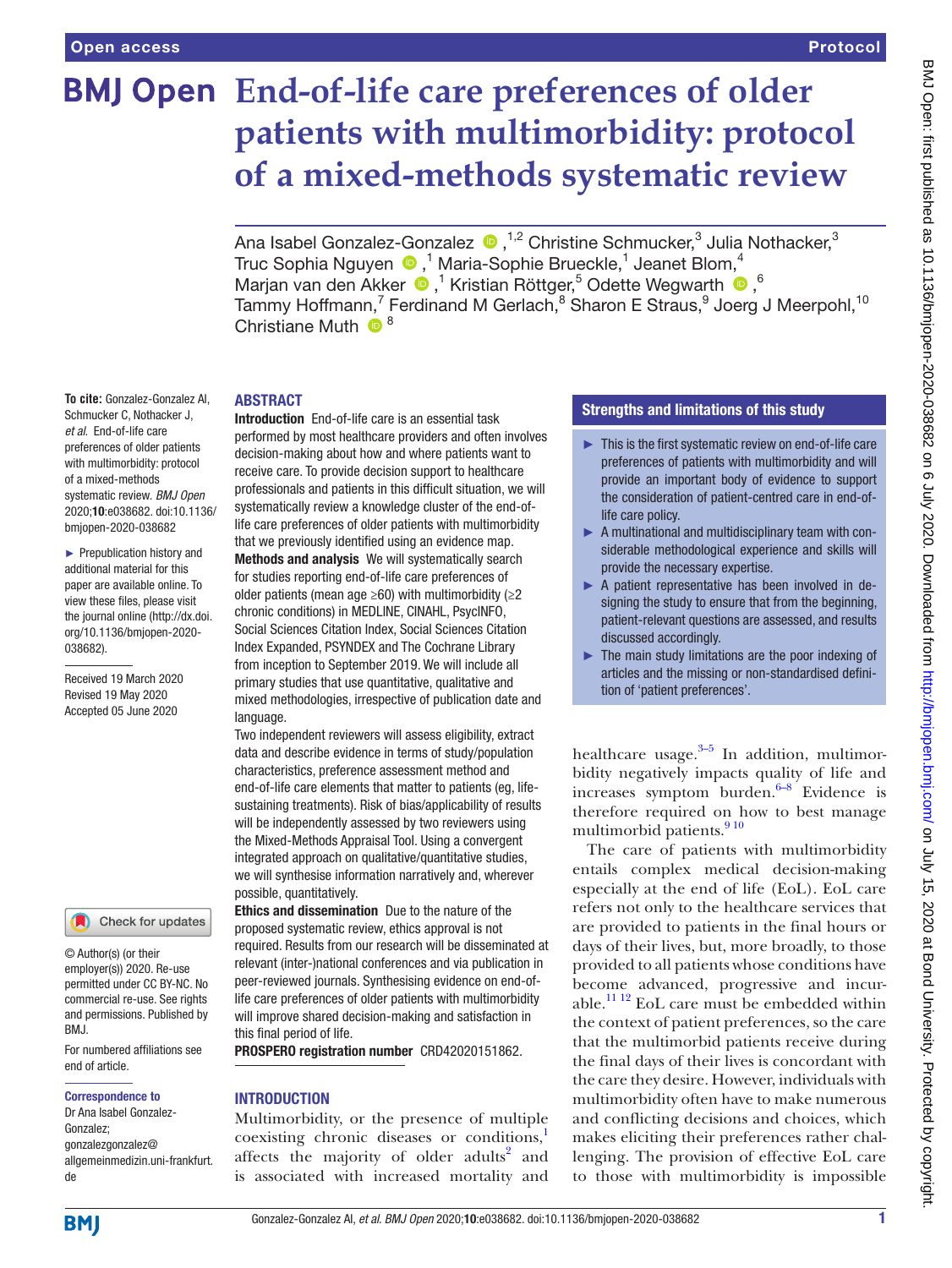#### Open access

without cooperation between palliative care providers, speciality care and primary care. In fact, EoL care is an essential task performed by most of the healthcare providers and it often involves decision-making about how and where the patients want to receive care.

According to recent studies that were not confined to patients with multimorbidity, most adults' EoL care preferences (eg, for cardiopulmonary resuscitation) are stable over time and independent of their health status.<sup>13</sup> A systematic review of where the adult patients would prefer to die revealed that most of the people would prefer to die at home and that such preferences are independent of changes in health status. $14$  These results were confirmed in another systematic review<sup>[15](#page-6-8)</sup> on adults with diverse health conditions. However, it was unclear what proportion of people preferred home when the underlying condition was taken into account (eg, cancer vs non-cancer conditions).<sup>15</sup> Furthermore, considerable heterogeneity between and within population groups exists, both in the proportion of patients whose preferences change over time and in the direction of such changes (eg, towards or away from more aggressive care). $10^{13}$ 

Multimorbidity is positively associated with the desire not to be resuscitated, but this finding depends on the nature of the morbidities. Cognitive impairment, stroke and cancer were very positively associated with the desire not to be resuscitated, while heart diseases were not. $16$  However, we have no information on the preferences of patients with a mix of disabling/life-threatening conditions or an accumulation of several conditions. To the best of our knowledge, no systematic review has focussed on EoL care preferences of older patients with multimorbidity.

To provide decision support to healthcare providers and assist this complex patient population in an emotionally difficult situation, we aim to systematically review EoL care preferences of older patients with multimorbidity. We will base the review on a knowledge cluster of EoL care preferences that we identified in an evidence map we previously developed on health-related preferences in older patients with multimorbidity.<sup>[17](#page-6-11)</sup> The systematic review is the natural next step and will allow us to synthesise current knowledge of EoL care preferences and help prioritise and guide future innovations in EoL care policy.

#### Methods and analysis

The present protocol will follow the Preferred Reporting System Items for Systematic Review and Meta-Analysis Protocols (PRISMA-P) checklist<sup>18</sup> (see [online supplemen](https://dx.doi.org/10.1136/bmjopen-2020-038682)[tary additional file 1](https://dx.doi.org/10.1136/bmjopen-2020-038682)).

#### **Design**

Mixed-methods systematic review using the convergent integrated approach in which data is transformed in such a way that quantitative and qualitative data can be

BMJ Open: first published as 10.1136/bmjopen-2020-038682 on 6 July 2020. Downloaded from http://bmjopen.bmj.com/ on July 15, 2020 at Bond University. Protected by copyright BMJ Open: first published as 10.1136/bmjopen-2020-038682 on 6 July 2020. Downloaded from <http://bmjopen.bmj.com/> BMJ 15, 2020 at Bond University. Protected by copyright.

combined and the synthesis of quantitative and qualitative studies simultaneously occurs.<sup>19</sup>

# Criteria for considering studies for this review Types of studies

We will include primary studies that use quantitative (eg, questionnaires), qualitative (eg, interviews, focus groups) and mixed-methods methodologies. Systematic reviews and meta-analyses will not be included, but if a systematic review is relevant to our topic we will screen its reference list for potentially eligible studies that were not identified in our systematic literature searches (see the section on search methods used to identify studies).

We will exclude case reports and articles, such as conference abstracts, narrative reviews and editorials.

#### Types of participants

We will include older patients (mean or median age ≥60  $\gamma$ ears<sup>20</sup>) with multimorbidity (two or more simultaneous chronic conditions).<sup>1</sup> Studies focussing on patients with one chronic disease will be included when authors have reported on at least one additional chronic condition in the majority of the study population.

Studies addressing only the preferences of caregivers, family members and healthcare professionals will be excluded. Studies confined to population-based and general public perspectives will also be excluded.

#### Phenomenon of interest

Our phenomenon of interest will focus on EoL care preferences, defined as preferences related to the care that should be provided in the final period of life, regardless of whether it may, in some cases, be provided for months or even years.[12](#page-6-15) EoL care preferences will comprise (i) willingness to receive life-sustaining treatments (eg, percentage of people with preferences for or against cardiopulmonary resuscitation, intubation and mechanical ventilation, intensive care, intravenous nutritional support, nasogastric tube feeding and/or dialysis withdrawal), (ii) willingness to opt for palliation of symptoms, (iii) the place where patients would prefer to receive EoL care (eg, percentage of people that would prefer to die at home) and (iv) interest in participating in a shared decision-making process related to EoL care.

We will exclude studies investigating preferences for or against interventions of limited availability or whose legal status is unclear (eg, preferences for or against euthanasia or physician-assisted suicide) as such approaches are deemed outside the scope of this review. We will also exclude studies exploring patients' will to live. (see [table](#page-3-0) 1)

# Search methods used to identify studies Electronic searches

We will search the following electronic sources from inception using a combination of Medical Subject Headings and keywords: MEDLINE, CINAHL, PsycINFO, Social Sciences Citation Index, Social Sciences Citation Index Expanded, PSYNDEX and The Cochrane Library.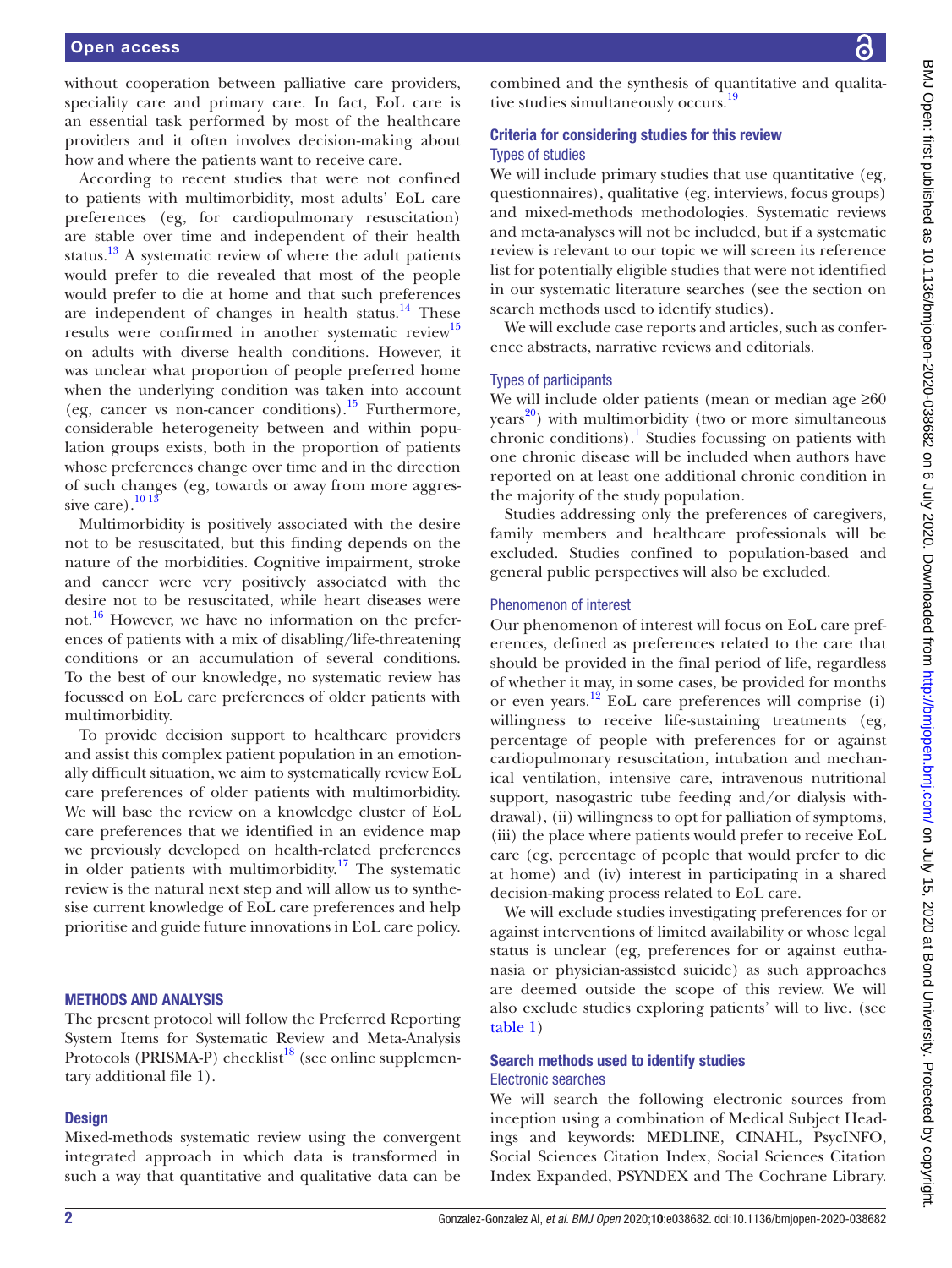<span id="page-3-0"></span>

| Inclusion and exclusion criteria<br><b>Table 1</b>                                                                                                                                                                                                                                                                                                                                                                                                                                                        |                                                                                                                                                                                                                                                                                                                                                                                                                                                                               |  |  |  |
|-----------------------------------------------------------------------------------------------------------------------------------------------------------------------------------------------------------------------------------------------------------------------------------------------------------------------------------------------------------------------------------------------------------------------------------------------------------------------------------------------------------|-------------------------------------------------------------------------------------------------------------------------------------------------------------------------------------------------------------------------------------------------------------------------------------------------------------------------------------------------------------------------------------------------------------------------------------------------------------------------------|--|--|--|
| Inclusion criteria                                                                                                                                                                                                                                                                                                                                                                                                                                                                                        | <b>Exclusion criteria</b>                                                                                                                                                                                                                                                                                                                                                                                                                                                     |  |  |  |
| Quantitative (observational and interventional) and qualitative<br>▶<br>studies addressing end-of-life care preferences from the patient's<br>perspective<br>Age: average/median age of 60 or older, geriatric patients, elderly<br>patients<br>Multimorbidity: two or more simultaneous chronic conditions<br>Setting: We will not apply restrictions to geographical location,<br>country or healthcare context<br>$\triangleright$ No restrictions to the date of publication or language of the study | $\triangleright$ Case reports<br>Articles without details of methods<br>- Conference abstracts<br>Narrative reviews<br>$\equiv$<br>Editorials<br>-<br>Studies investigating preferences for or against interventions<br>that are not generally available or only legal in limited<br>contexts (eq. euthanasia)<br>Studies only addressing preferences of caregivers, family<br>members and healthcare professionals<br>▶ Population-based studies (public health perspective) |  |  |  |

To avoid publication bias, we will not apply any restrictions to publication date or language.

We will follow the recommendations of PRESS (Peer Review of Electronic Search Strategies) and develop the final search strategy in collaboration with an expert medical science librarian.<sup>[21](#page-6-16)</sup>

The electronic search strategy for the MEDLINE database from inception to September 2019 is provided in

[table](#page-3-1) 2. This search strategy will be adapted for use in the other databases.

#### Searching other resources

We will identify potentially eligible studies that are not captured by our electronic database searches by examining the reference lists of included studies, relevant systematic reviews and meta-analyses, and by carrying out

<span id="page-3-1"></span>

|     | Table 2 Search for end-of-life care preferences. (13 September 2019 – MEDLINE via Ovid (medall))                                                                                                                                                                                                                                                                                                                                                                                                                                                                                                                                                                                              |                                  |  |
|-----|-----------------------------------------------------------------------------------------------------------------------------------------------------------------------------------------------------------------------------------------------------------------------------------------------------------------------------------------------------------------------------------------------------------------------------------------------------------------------------------------------------------------------------------------------------------------------------------------------------------------------------------------------------------------------------------------------|----------------------------------|--|
| 1.  | ((advanced OR incurabl* OR progressive OR life-limiting OR fatal OR serious* OR end-stage OR terminal*)<br>adj3 (disease OR condition OR illness OR ill OR morbid*)).ti,ab,kf.                                                                                                                                                                                                                                                                                                                                                                                                                                                                                                                | End-of-Life                      |  |
| 2.  | (End of life OR (last days adj3 life) OR (last year* adj3 life) OR (last week* adj3 life) OR (last month* adj3<br>End-of-life<br>life) OR (last days adj3 live) OR (last week* adj3 live) OR (last month* adj3 live) OR (last year* adj3 live) OR<br>imminent death OR (close adj3 death) OR before death OR palliative).ti,ab,kf.                                                                                                                                                                                                                                                                                                                                                            |                                  |  |
| 3.  | (Terminal Care OR Terminally III OR Hospice Care OR Life Support Care OR Advanced Cardiac Life Support<br>OR Palliative Care).sh.                                                                                                                                                                                                                                                                                                                                                                                                                                                                                                                                                             |                                  |  |
| 4.  | or/ $1-3$                                                                                                                                                                                                                                                                                                                                                                                                                                                                                                                                                                                                                                                                                     |                                  |  |
| 5.  | (Comorbidity OR Multimorbidity OR Multiple Chronic Conditions).sh.                                                                                                                                                                                                                                                                                                                                                                                                                                                                                                                                                                                                                            | Multimorbidity                   |  |
| 6.  | ((comorbid* OR multiple OR several OR multi OR concurrent OR complex OR more than one) adj4 (disease*<br>OR condition* OR illness* OR morbid*)).ti,ab,kf.                                                                                                                                                                                                                                                                                                                                                                                                                                                                                                                                     |                                  |  |
| 7.  | (Comorbidit* OR multimorbidit* OR multidisease* OR polymorbid* OR frail*).ti,ab,kf.                                                                                                                                                                                                                                                                                                                                                                                                                                                                                                                                                                                                           |                                  |  |
| 8.  | $or/5-7$                                                                                                                                                                                                                                                                                                                                                                                                                                                                                                                                                                                                                                                                                      |                                  |  |
| 9.  | 4 AND 8                                                                                                                                                                                                                                                                                                                                                                                                                                                                                                                                                                                                                                                                                       |                                  |  |
| 10. | (scale OR scaling OR ranking OR rating OR conjoint-analysis OR conjoint-analyses OR contingent valuation<br>OR analytic hierarch* process* OR time trade off OR evidential reasoning OR multi-attribute utility OR maut<br>OR multiattribute decision model OR madm OR electre iv OR electre is OR visual analog* scale OR score*<br>OR scoring OR standard gamble OR EVIDEM OR paprika method OR simple additive weighting method<br>OR weighted product method OR wpm OR technique for order preference by similarity to ideal solution OR<br>topsis OR analytic network process OR anp OR todim OR macbeth OR smart OR focus group* OR interview*<br>OR questionnair* OR choice).ti,ab,kf. | Methods to elicit<br>Preferences |  |
| 11. | (prefer* OR wish* OR need OR needs OR value* OR belief* OR want* OR desire* OR priorit* OR attitude* OR<br>perception* OR evaluation* OR choice* OR experience* OR decision* OR decide* OR perspective*).ti,ab,kf.                                                                                                                                                                                                                                                                                                                                                                                                                                                                            | Preferences                      |  |
| 12. | (patient* OR women* OR men* OR elder* OR old* OR frail*).ti,ab,kf.                                                                                                                                                                                                                                                                                                                                                                                                                                                                                                                                                                                                                            |                                  |  |
| 13. | 10 AND 11 AND 12                                                                                                                                                                                                                                                                                                                                                                                                                                                                                                                                                                                                                                                                              |                                  |  |
| 14. | (Patient Satisfaction OR Patient Preference OR Health Priorities OR Needs Assessment OR Advance Care<br>Planning OR Advance Directives).sh.                                                                                                                                                                                                                                                                                                                                                                                                                                                                                                                                                   |                                  |  |
| 15. | 9 AND 13                                                                                                                                                                                                                                                                                                                                                                                                                                                                                                                                                                                                                                                                                      |                                  |  |
| 16. | 9 AND 14                                                                                                                                                                                                                                                                                                                                                                                                                                                                                                                                                                                                                                                                                      |                                  |  |
| 17. | $or/15 - 16$                                                                                                                                                                                                                                                                                                                                                                                                                                                                                                                                                                                                                                                                                  | 2176 articles<br>retrieved       |  |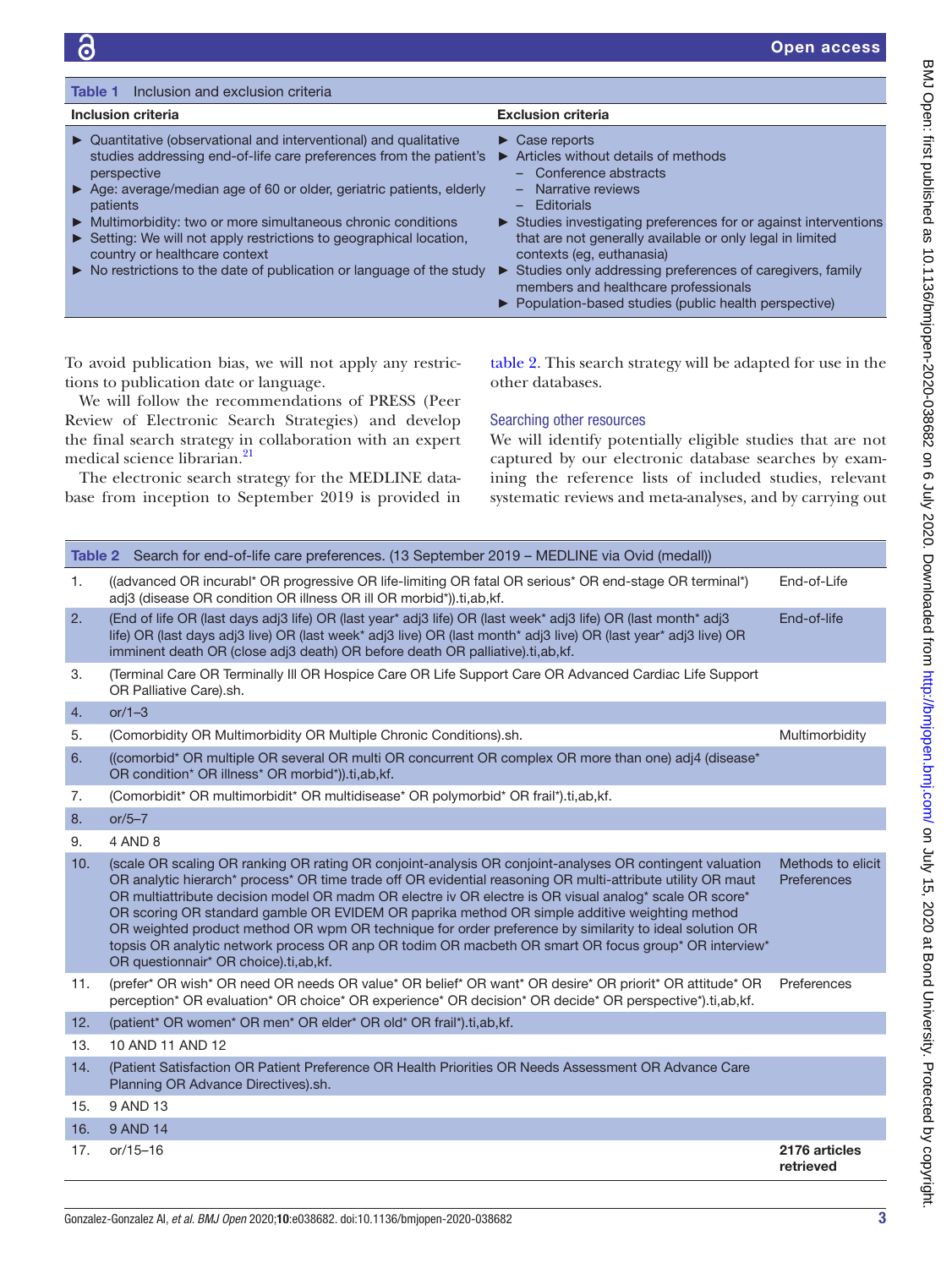# Study records

#### Data management

Bibliographic details of all identified references will be uploaded to EndNote first and then converted into Covidence for title, abstract and full-text screening. Duplicates will be removed.

tion tracking) using the Web of Science Core Collection.

# Selection of studies

Each of the two review authors (AIG-G and JN) will independently screen the title and the abstract of each identified study to determine which should be assessed further. Before screening, a stepwise calibration exercise will be performed on a sample of 30 studies,  $2^2$  with the aim of achieving 80% agreement between the reviewers. In case 80% agreement is not reached, our inclusion and exclusion criteria will be refined and the calibration will be repeated until the threshold is met. We will report any changes to the inclusion and exclusion criteria that result from the calibration exercise as deviations from the published protocol. The full text of potentially eligible papers will then be retrieved and independently assessed for eligibility by the two reviewers (AIG-G and JN). Any discrepancy will be resolved through discussion and consensus by a third reviewer (CS).

We will present a PRISMA flowchart of study selection.<sup>[23](#page-6-18)</sup>

# Data collection

One review author (AIG-G) will extract key study and participant characteristics from all studies that fulfil the inclusion criteria and report data on the phenomenon of interest. The second review author (CS) will cross-check the extracted data. Any disagreement will be resolved by discussion, or, if necessary, by a third author (CM).

# Data items

We will stratify data extraction according to the study type. Using standard extraction templates in Excel and Access datasheets, data will be extracted under the following headings: *Study reference* (ie, first author, year of publication, country of study origin); *Study aim; Study setting; Sample size; Population characteristics* (eg, age, sex, definition of multimorbidity, prognosis or illness severity, cancer or non-malignant condition); *Preference-assessment method* (eg, interview or questionnaire, number of assessments, time between assessments if applicable); *Context of preference* (ie, hypothetical/real, preference-sensitive situation); *Information provided by the authors on the presentation of alternatives* (eg, negative or positive framing);  $2425$ *Description of phenomenon of interest* (EoL care elements that study participants were queried about, for example, resuscitation preference); and *Results concerning the described phenomenon of interest* (eg, proportion of participants expressing a preference for a specific type of EoL care) ([table](#page-5-0) 3).

# Dealing with duplicate and associated publications

In the event of multiple reports (publications) of a primary study, we will maximise the yield of information by collating all available data and using the most complete data set, aggregated across all known publications.

# Assessment of risk of bias in included studies

A risk of bias (RoB) assessment will be conducted using the Mixed-Methods Appraisal Tool (MMAT), $26$  whereby one author (AIG-G) will apply the MMAT criteria and a second author (CS) will verify the assessments. Both authors will discuss the impact of the RoB assessments on further analyses and involve a third author (CM) in cases of dissent. If an important RoB is detected, sensitivity analyses will be performed that exclude studies with a high RoB.

# Data synthesis

We will conduct a mixed-methods systematic review using a convergent integrated approach in accordance with Joanna Briggs Institute methodology<sup>19</sup> that will (i) synthesise qualitative data by means of thematic synthesis, (ii) synthesise quantitative data and perform meta-analysis if applicable, and in a final step, (iii) synthesise and integrate both (i) and (ii) following the methodology described by Sandelowski *et al* and Pearson *et al*. [27 28](#page-6-21) More specifically, the approach will include the following steps:

- i. Qualitative analysis and synthesis: Both reviewers (AIG-G and CS) will independently analyse the extracted data and provide thematic codes. In order to derive a matrix structure, both reviewers will discuss coding and identify overarching thematic issues and categories with the help of MaxQDA 18 software.<sup>29 30</sup>
- ii. Quantitative analysis: Data from interventional and observational studies will be analysed separately. The meta-analysis of data will be considered in studies that have provided comparable and sufficiently homogeneous outcomes. We will first assess heterogeneity qualitatively (in terms of study design, population and the phenomenon of interest). Assuming the qualitative assessment does not preclude metaanalyses of studies, we will also assess heterogeneity by means of  $X^2$  and additional tests. If a meta-analysis is impossible, a descriptive analysis will be carried out.
- iii. Mixed-methods data synthesis (integrated synthesis methodology<sup>2728</sup>): To synthesise qualitative and quantitative data, three reviewers (AIG-G, CS and CM) will decide which is the most promising compatible format based on the results of (i) and (ii), whereby the decision will depend mainly on the number of qualitative and quantitative studies that are eligible for inclusion. Afterwards, $27$  data will either be classified according to subject matter (resulting in data synthesis by means of meta-aggregation) or by converting qualitative data into a numerical format (resulting in a quantitative synthesis using meta-analytical approaches)[.27 28 31 32](#page-6-21)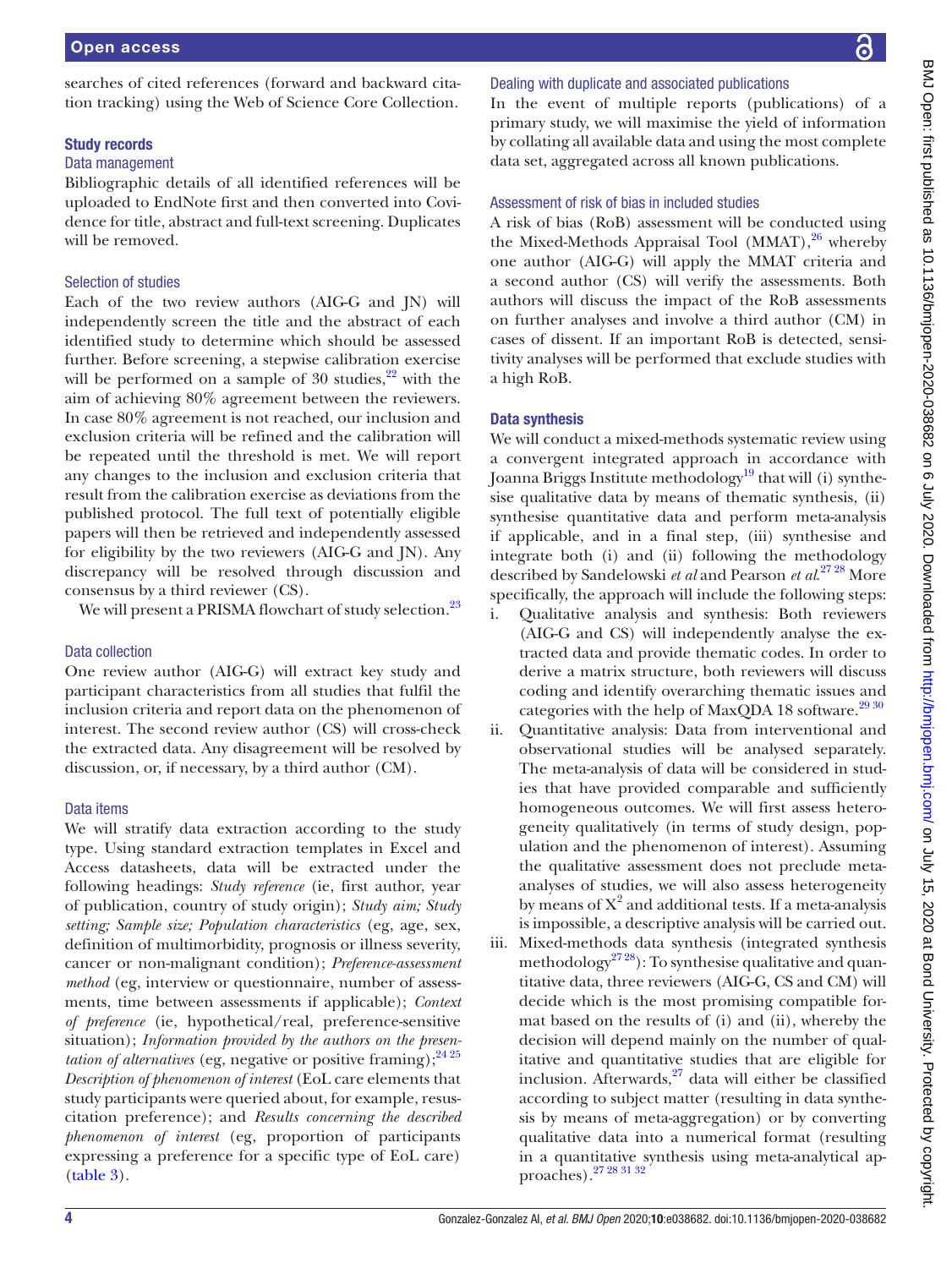<span id="page-5-0"></span>

| Data extraction framework<br>Table 3 |                                                                              |                                                                                                                                                                                |  |  |
|--------------------------------------|------------------------------------------------------------------------------|--------------------------------------------------------------------------------------------------------------------------------------------------------------------------------|--|--|
| <b>Bibliometrics</b>                 | <b>Description</b>                                                           | Coding                                                                                                                                                                         |  |  |
| Study identification                 | First author, year of publication                                            | (journal's description)                                                                                                                                                        |  |  |
| Study characteristics                | Study aim                                                                    | (authors' description)                                                                                                                                                         |  |  |
|                                      | Geographical location                                                        | Country                                                                                                                                                                        |  |  |
|                                      | Study setting                                                                | Inpatient, outpatient                                                                                                                                                          |  |  |
|                                      | Type of study                                                                | Observational (ie, qualitative, quantitative cross-<br>sectional, quantitative longitudinal, mixed methods)<br>or interventional study                                         |  |  |
| <b>Patient characteristics</b>       | Sample size                                                                  | Number of patients                                                                                                                                                             |  |  |
|                                      | Age                                                                          | (years)                                                                                                                                                                        |  |  |
|                                      | <b>Sex</b>                                                                   | (% females)                                                                                                                                                                    |  |  |
|                                      | Definition of multimorbidity                                                 | (authors' description)                                                                                                                                                         |  |  |
|                                      | Prognosis or illness severity indices (if<br>applicable)                     | eg, less than 6 months of life or congestive heart<br>failure NYHA II-IV                                                                                                       |  |  |
|                                      | Type of index condition (if applicable)                                      | Cancer or non-malignant                                                                                                                                                        |  |  |
| Methods of data collection           | Type of data collection                                                      | Interview, semi-structured interview, survey, focus<br>group, questionnaire (authors' description)                                                                             |  |  |
|                                      | Context of the preference                                                    | Hypothetical / real preference-sensitive situation*                                                                                                                            |  |  |
|                                      | Presentation of information on alternatives -<br>Framing effect <sup>+</sup> | High-risk of positive-negative framing, low risk of<br>framing or unclear                                                                                                      |  |  |
|                                      | Number of assessments                                                        | eg, one assessment if cross-sectional, two or more<br>assessments if longitudinal                                                                                              |  |  |
|                                      | Time between assessments                                                     | If applicable                                                                                                                                                                  |  |  |
| Phenomenon of interest               | Description                                                                  | Type of EoL preference queried for example,<br>cardiopulmonary resuscitation                                                                                                   |  |  |
|                                      | <b>Results</b>                                                               | eg, percentage of participants for or against life-<br>sustaining treatments (number of participants<br>stating a preference out of all the patients included<br>in the study) |  |  |
| Results / Conclusions                |                                                                              | (authors' description)                                                                                                                                                         |  |  |

\*Hypothetical preference-sensitive situation: EoL care preferences are measured by asking study participants to imagine themselves in a situation in the future that requires such care; Real preference-sensitive situation: EoL care preferences are measured by asking study participants to state their preferences in a context that actually requires them to express a preference for such care. Examining preferences using hypothetical scenarios removes the acute stress of making decisions when confronted with an EoL situation. †Framing effect: Cognitive bias caused by the influence of the way information is presented on the choices people make. EoL, End of Life; NYHA, New York Heart Association.

#### Planned sensitivity and subgroup analysis

If the available data allows, we will conduct sensitivity analyses that exclude studies at high risk of bias in order to determine its impact. In addition, we plan to conduct subgroup analyses to examine whether EoL care preferences are affected by sex, specific preference assessment contexts (hypothetical or real scenarios), the type of advanced disease (cancer or non-malignant) and patient prognosis or illness severity. If the included studies do not permit quantitative synthesis, we will descriptively report on evidence relating to the above-mentioned aspects.

# Timeline for review

At the time of this submission we have already completed electronic searches, piloted the study selection process and started formally screening search results with respect to the eligibility criteria. This systematic review is scheduled to end in August 2020.

# Patient and public involvement

A patient representative (KR) from the Federal Joint Committee 'Gemeinsamer Bundesausschuss (G-BA)' actively participated in the design of the systematic review. He was involved in defining the research question, selecting the methodology to be used and the data to be collected, as well as selecting the phenomenon of interest. KR will also be involved in the analysis and interpretation of the findings, crafting the overall message, the development of recommendations and in the dissemination of the results. KR has considerable experience in evidencebased medicine and an understanding of the pivotal role of patients' preferences in the provision of healthcare.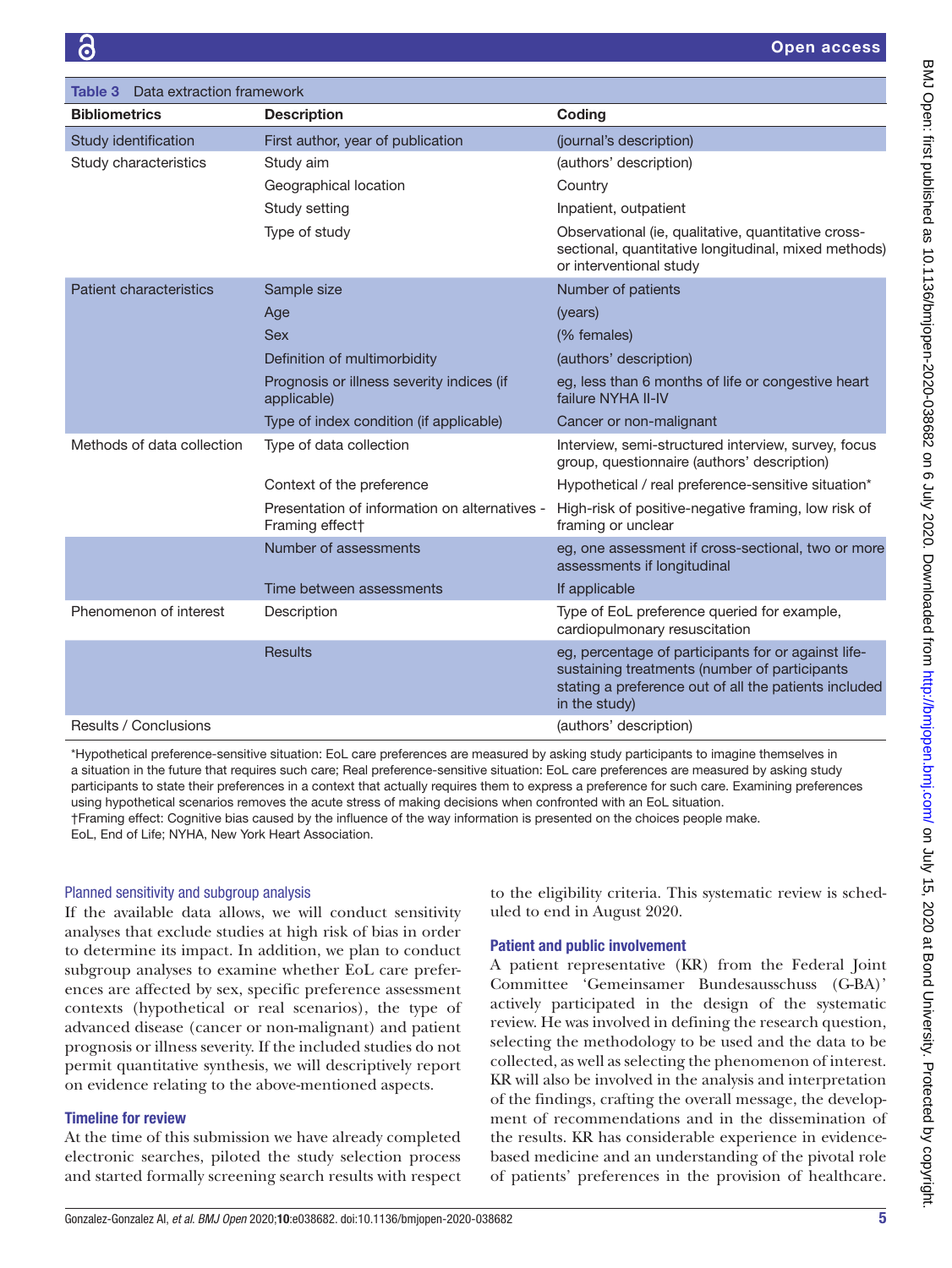# Open access

The G-BA is the ultimate decision-making body for the joint self-administration of stakeholders in the German health service and the statutory health insurance service catalogue for over 70million insured individuals is based on its guidelines.

# Ethics and dissemination

Due to the nature of the proposed systematic review, ethics approval is not required. We will disseminate our study findings to healthcare providers and patients and present them at relevant national and international conferences. We also aim to publish the results of the study in a peerreviewed journal.

#### Author affiliations

<sup>1</sup>Institute of General Practice, Goethe University, Frankfurt am Main, Germany <sup>2</sup>Red de Investigación en Servicios de Salud en Enfermedades Crónicas (REDISSEC), Madrid, Spain

<sup>3</sup>Institute for Evidence in Medicine (for Cochrane Germany Foundation), Medical Center, Faculty of Medicine, University of Freiburg, Freiburg, Germany

<sup>4</sup>Department of Public Health and Primary Care, Leiden University Medical Center, Leiden, Netherlands

5 Federal Joint Committee "Gemeinsamer Bundesausschuss", Berlin, Germany <sup>6</sup> Center for Adaptive Rationality, Max Planck Institute for Human Development, Berlin, Germany

<sup>7</sup>Institute for Evidence-Based Healthcare, Faculty of Health Sciences and Medicine, Bond University, Gold Coast, Queensland, Australia

<sup>8</sup>Institute of General Practice, Goethe University, Frankfurt, Germany

<sup>9</sup>Department of Medicine, University of Toronto, Toronto, Ontario, Canada

<sup>10</sup>Institute for Evidence in Medicine (for Cochrane Germany Foundation), Medical Center-University of Freiburg, Freiburg, Germany

Acknowledgements The authors would like to thank Kiran Chapidi for his support as data manager. We would also like to thank Phillip Elliott for editing the manuscript.

Contributors AIG-G wrote the initial draft of the protocol. CM is the guarantor of the review. CS and JJM provided methodological guidance and revisions of the manuscript. CS and JN assisted in the identification of databases and reviewed the search strategy. TSN, M-SB, JB, MvdA, KR, OW, TH, SES and FMG are cosupervisors of this project, provided advice at all stages of the development of the protocol and contributed to the revision of the manuscript. All authors read and approved the final manuscript.

Funding This work was supported by the German Federal Ministry of Education and Research, grant number 01GL1729. The funder had no role in developing the protocol for this review.

Competing interests None declared.

Patient and public involvement Patients and/or the public were involved in the design, or conduct, or reporting, or dissemination plans of this research. Refer to the Methods section for further details.

Patient consent for publication Not required.

Provenance and peer review Not commissioned; externally peer reviewed.

Open access This is an open access article distributed in accordance with the Creative Commons Attribution Non Commercial (CC BY-NC 4.0) license, which permits others to distribute, remix, adapt, build upon this work non-commercially, and license their derivative works on different terms, provided the original work is properly cited, appropriate credit is given, any changes made indicated, and the use is non-commercial. See: [http://creativecommons.org/licenses/by-nc/4.0/.](http://creativecommons.org/licenses/by-nc/4.0/)

#### ORCID iDs

Ana Isabel Gonzalez-Gonzalez <http://orcid.org/0000-0002-1707-0596> Truc Sophia Nguyen<http://orcid.org/0000-0002-9774-6751> Marjan van den Akker <http://orcid.org/0000-0002-1022-8637> Odette Wegwarth <http://orcid.org/0000-0003-0885-2673> Christiane Muth<http://orcid.org/0000-0001-8987-182X>

#### <span id="page-6-0"></span>**REFERENCES**

- 1 van den Akker M, Buntinx F, Knottnerus JA. Comorbidity or multimorbidity. *[Eur J Gen Pract](http://dx.doi.org/10.3109/13814789609162146)* 1996;2:65–70.
- <span id="page-6-1"></span>2 Fortin M, Bravo G, Hudon C, *et al*. Prevalence of multimorbidity among adults seen in family practice. *[Ann Fam Med](http://dx.doi.org/10.1370/afm.272)* 2005;3:223–8.
- <span id="page-6-2"></span>3 Marengoni A, Angleman S, Melis R, *et al*. Aging with multimorbidity: a systematic review of the literature. *[Ageing Res Rev](http://dx.doi.org/10.1016/j.arr.2011.03.003)* 2011;10:430–9.
- 4 Wallace E, Hinchey T, Dimitrov BD, *et al*. A systematic review of the probability of repeated admission score in community-dwelling adults. *[J Am Geriatr Soc](http://dx.doi.org/10.1111/jgs.12150)* 2013;61:357–64.
- 5 Glynn LG, Valderas JM, Healy P, *et al*. The prevalence of multimorbidity in primary care and its effect on health care utilization and cost. *[Fam Pract](http://dx.doi.org/10.1093/fampra/cmr013)* 2011;28:516–23.
- <span id="page-6-3"></span>6 Fortin M, Lapointe L, Hudon C, *et al*. Multimorbidity and quality of life in primary care: a systematic review. *[Health Qual Life Outcomes](http://dx.doi.org/10.1186/1477-7525-2-51)* 2004;2:51.
- 7 Fortin M, Bravo G, Hudon C, *et al*. Relationship between multimorbidity and health-related quality of life of patients in primary care. *[Qual Life Res](http://dx.doi.org/10.1007/s11136-005-8661-z)* 2006;15:83–91.
- 8 Rosbach M, Andersen JS. Patient-experienced burden of treatment in patients with multimorbidity - A systematic review of qualitative data. *[PLoS One](http://dx.doi.org/10.1371/journal.pone.0179916)* 2017;12:e0179916.
- <span id="page-6-4"></span>9 Muth C, Blom JW, Smith SM, *et al*. Evidence supporting the best clinical management of patients with multimorbidity and polypharmacy: a systematic guideline review and expert consensus. *[J Intern Med](http://dx.doi.org/10.1111/joim.12842)* 2019;285:272–88.
- <span id="page-6-9"></span>10 Campbell-Scherer D. Multimorbidity: a challenge for evidence-based medicine. *[Evid Based Med](http://dx.doi.org/10.1136/ebm1154)* 2010;15:165–6.
- <span id="page-6-5"></span>11 National Institute for Health and Care Excellence (NICE). Care of dying adults in the last days of life: NICE guideline, 2015. Available: [https://www.nice.org.uk/guidance/ng31/resources/care-of-dying](https://www.nice.org.uk/guidance/ng31/resources/care-of-dying-adults-in-the-last-days-of-life-pdf-1837387324357)[adults-in-the-last-days-of-life-pdf-1837387324357](https://www.nice.org.uk/guidance/ng31/resources/care-of-dying-adults-in-the-last-days-of-life-pdf-1837387324357) [Accessed 27 Feb 2020].
- <span id="page-6-15"></span>12 National Institute for Health and Care Excellence (NICE). End of life care for adults: service delivery: NICE guideline, 2019. Available: [https://www.nice.org.uk/guidance/ng142/resources/end-of-life-care](https://www.nice.org.uk/guidance/ng142/resources/end-of-life-care-for-adults-service-delivery-pdf-66141776457925)[for-adults-service-delivery-pdf-66141776457925](https://www.nice.org.uk/guidance/ng142/resources/end-of-life-care-for-adults-service-delivery-pdf-66141776457925) [Accessed 27 Feb 2020].
- <span id="page-6-6"></span>13 Auriemma CL, Nguyen CA, Bronheim R, *et al*. Stability of end-of-life preferences: a systematic review of the evidence. *[JAMA Intern Med](http://dx.doi.org/10.1001/jamainternmed.2014.1183)* 2014;174:1085–92.
- <span id="page-6-7"></span>14 Gomes B, Calanzani N, Gysels M, *et al*. Heterogeneity and changes in preferences for dying at home: a systematic review. *[BMC Palliat](http://dx.doi.org/10.1186/1472-684X-12-7)  [Care](http://dx.doi.org/10.1186/1472-684X-12-7)* 2013;12:7.
- <span id="page-6-8"></span>15 Hoare S, Morris ZS, Kelly MP, *et al*. Do patients want to die at home? A systematic review of the UK literature, focused on missing preferences for place of death. *[PLoS One](http://dx.doi.org/10.1371/journal.pone.0142723)* 2015;10:e0142723.
- <span id="page-6-10"></span>16 de Decker L, Annweiler C, Launay C, *et al*. Do not resuscitate orders and aging: impact of multimorbidity on the decision-making process. *[J Nutr Health Aging](http://dx.doi.org/10.1007/s12603-014-0023-5)* 2014;18:330–5.
- <span id="page-6-11"></span>17 Gonzalez AI, Schmucker C, Nothacker J, *et al*. Health-related preferences of older patients with multimorbidity: an evidence MAP. *[BMJ Open](http://dx.doi.org/10.1136/bmjopen-2019-034485)* 2019;9:e034485.
- <span id="page-6-12"></span>18 Shamseer L, Moher D, Clarke M, *et al*. Preferred reporting items for systematic review and meta-analysis protocols (PRISMA-P) 2015: elaboration and explanation. *[BMJ](http://dx.doi.org/10.1136/bmj.g7647)* 2015;350:g7647.
- <span id="page-6-13"></span>19 Lizarondo L, Stern C, Carrier J, *et al*. Mixed methods systematic reviews. In: Aromataris E, Munn Z, eds. *Joanna Briggs Institute reviewer's manual*, 2017. [https://reviewersmanual.joannabriggs.](https://reviewersmanual.joannabriggs.org/) [org/](https://reviewersmanual.joannabriggs.org/)
- <span id="page-6-14"></span>20 WHO. Ageing and health, 2018. Available: [https://www.who.int/](https://www.who.int/news-room/fact-sheets/detail/ageing-and-health) [news-room/fact-sheets/detail/ageing-and-health](https://www.who.int/news-room/fact-sheets/detail/ageing-and-health) [Accessed 14 May 2020].
- <span id="page-6-16"></span>21 McGowan J, Sampson M, Salzwedel DM, *et al*. *PRESS Peer Review of Electronic Search Strategies: 2015 Guideline Explanation and Elaboration (PRESS E&E)*. Ottawa, 2016.
- <span id="page-6-17"></span>22 Browne RH. On the use of a pilot sample for sample size determination. *[Stat Med](http://dx.doi.org/10.1002/sim.4780141709)* 1995;14:1933–40.
- <span id="page-6-18"></span>23 Moher D, Liberati A, Tetzlaff J, *et al*. Preferred reporting items for systematic reviews and meta-analyses: the PRISMA statement. *[PLoS](http://dx.doi.org/10.1371/journal.pmed.1000097)  [Med](http://dx.doi.org/10.1371/journal.pmed.1000097)* 2009;6:e1000097.
- <span id="page-6-19"></span>24 Vélez Ortiz D, Martinez RO, Espino DV. Framing effects on endof-life preferences among Latino elders. *[Soc Work Health Care](http://dx.doi.org/10.1080/00981389.2015.1059398)* 2015;54:708–24.
- 25 Tversky A, Kahneman D. The framing of decisions and the psychology of choice. *[Science](http://dx.doi.org/10.1126/science.7455683)* 1981;211:453–8.
- <span id="page-6-20"></span>26 Pluye P, Hong QN. Combining the power of stories and the power of numbers: mixed methods research and mixed studies reviews. *[Annu](http://dx.doi.org/10.1146/annurev-publhealth-032013-182440)  [Rev Public Health](http://dx.doi.org/10.1146/annurev-publhealth-032013-182440)* 2014;35:29–45.
- <span id="page-6-21"></span>27 Sandelowski M, Voils CI, Barroso J. Defining and designing mixed research synthesis studies. *[Res Sch](http://www.ncbi.nlm.nih.gov/pubmed/http://www.ncbi.nlm.nih.gov/pubmed/20098638)* 2006;13:29.